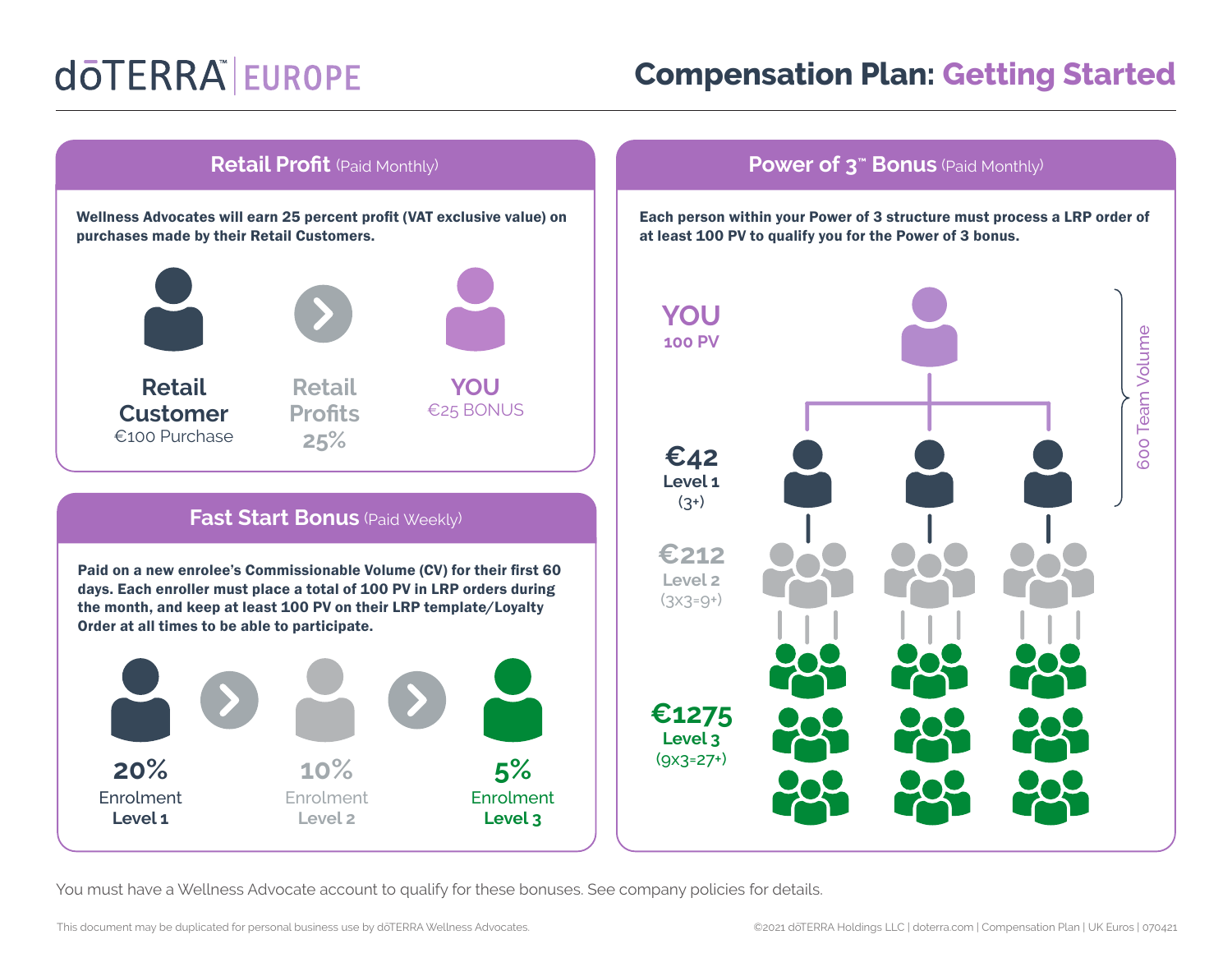| Unilevel Organizational Bonus (paid monthly on compressed organisational volume) |                      |                |                 |                  |              |                  |               |         |               |                         |                               |                                       |
|----------------------------------------------------------------------------------|----------------------|----------------|-----------------|------------------|--------------|------------------|---------------|---------|---------------|-------------------------|-------------------------------|---------------------------------------|
| Paid as Title                                                                    | Wellness<br>Advocate | <b>Manager</b> | <b>Director</b> | <b>Executive</b> | <b>Elite</b> | Premier          | <b>Silver</b> | Gold    | Platinum      | <b>Diamond</b>          | <b>Blue</b><br><b>Diamond</b> | <b>Presidential</b><br><b>Diamond</b> |
| <b>Monthly PV</b>                                                                | 50                   | 100            | 100             | 100              | 100          | 100              | 100           | 100     | 100           | 100                     | 100                           | 100                                   |
| Monthly OV                                                                       | $\ast$               | 500            | 1,000           | 2,000            | 3,000        | 5,000            | $\star$       | $\star$ | $\star$       | $\star$                 | $\star$                       | $\star$                               |
| Qualified<br>Legs                                                                | $\star$              | $\star$        | $\star$         |                  | $\star$      | $\overline{2}$   | 3             | 3       | 3             | $\overline{\mathbf{4}}$ | 5                             | 6                                     |
| Leg<br>Requirements                                                              | $\star$              | $\star$        | $\star$         |                  | $\star$      | <b>Executive</b> | <b>Elite</b>  | Premier | <b>Silver</b> | <b>Silver</b>           | Gold                          | Platinum                              |
| Level 1                                                                          | 2%                   | 2%             | 2%              | 2%               | 2%           | 2%               | 2%            | 2%      | 2%            | 2%                      | 2%                            | 2%                                    |
| Level 2                                                                          |                      | 3%             | 3%              | 3%               | 3%           | 3%               | 3%            | 3%      | 3%            | 3%                      | 3%                            | 3%                                    |
| Level 3                                                                          |                      |                | 5%              | 5%               | 5%           | 5%               | 5%            | 5%      | 5%            | 5%                      | 5%                            | 5%                                    |
| Level 4                                                                          |                      |                |                 | 5%               | 5%           | 5%               | 5%            | 5%      | 5%            | 5%                      | 5%                            | 5%                                    |
| Level 5                                                                          |                      |                |                 |                  | 6%           | 6%               | 6%            | 6%      | 6%            | 6%                      | 6%                            | 6%                                    |
| Level 6                                                                          |                      |                |                 |                  |              | 6%               | 6%            | 6%      | 6%            | 6%                      | 6%                            | 6%                                    |
| Level 7                                                                          |                      |                |                 |                  |              |                  | 7%            | 7%      | 7%            | 7%                      | 7%                            | 7%                                    |
| <b>Dynamic Compression</b>                                                       |                      | ∕₹             |                 |                  |              |                  |               |         |               |                         | $\overline{\phantom{a}}$      |                                       |

See company policies for details.